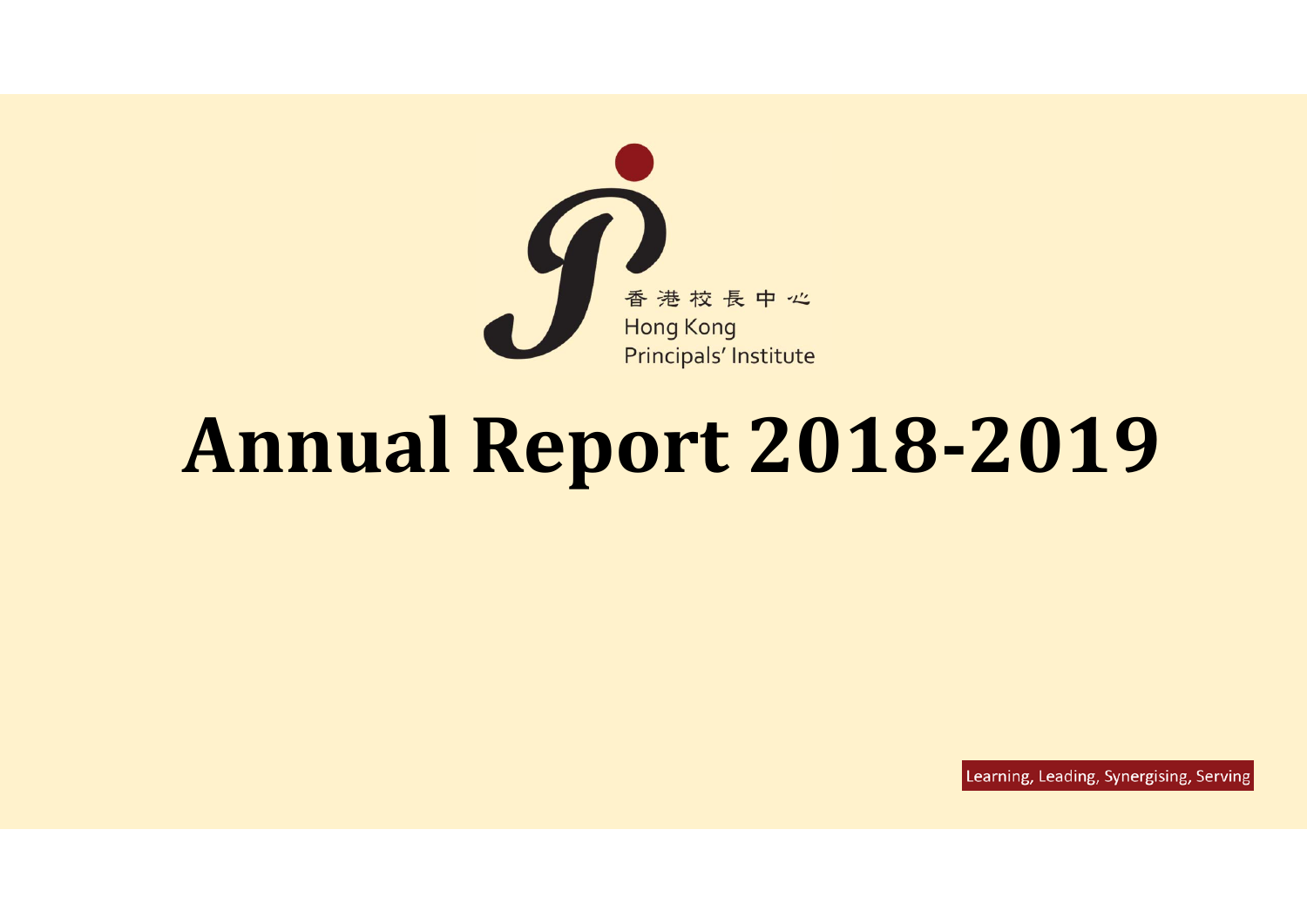# **Council**

#### **The Council consists of thirteen councilors**

| <b>Name</b>                        | <b>Name</b>                |
|------------------------------------|----------------------------|
| Dr. Tan Kang, John (Chairman)      | Dr. Ho Sai Mun, Stanley    |
| Ms. Chan Yuen Ling (Vice-chairman) | Ms. Kwok Yuk Lin, Yvonne   |
| Mr. Poon Siu Chi (Treasurer)       | Ms. Lau Tit Mui, Joanne    |
| Dr. Chan Wong Lai Kuen, Anissa     | Ms. Ng Yim Ting, Alice     |
| Ms. Chau Suk Man, Eva              | Mr. Yeung Chor Kit         |
| Mr. Chen Dion                      | Ms. Yeung Po Fung, Shirley |
| Ms. Fung Man Yi, Wendy             |                            |

During the past year, six meetings were held.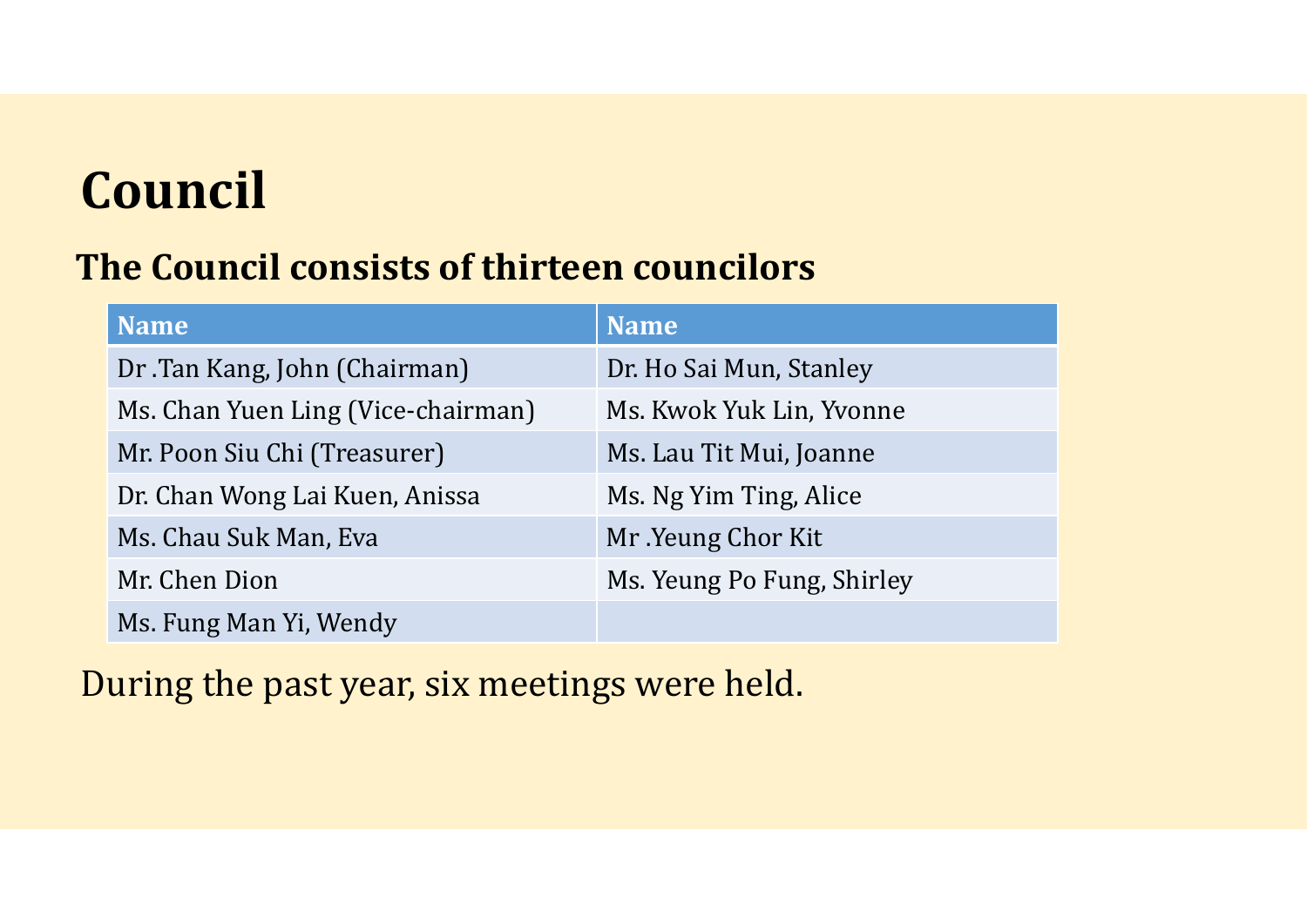### **The Organization**

#### **Under the Council, there are 4 Sub‐committees & 1 Study Group:**

- 1. Communication Convenor: Ms. Lau Tit Mui, Joanne
- 2. Event Convenor: Ms. Chan Yuen Ling, Catalina
- 3. Membership Convenor: Mr. Chen Dion
- 4. Programme Convenor: Mr. Yeung Chor Kit
- 5. Study Group on Professional Capability Framework Review Convenor: Dr. Ho Sai Mun, Stanley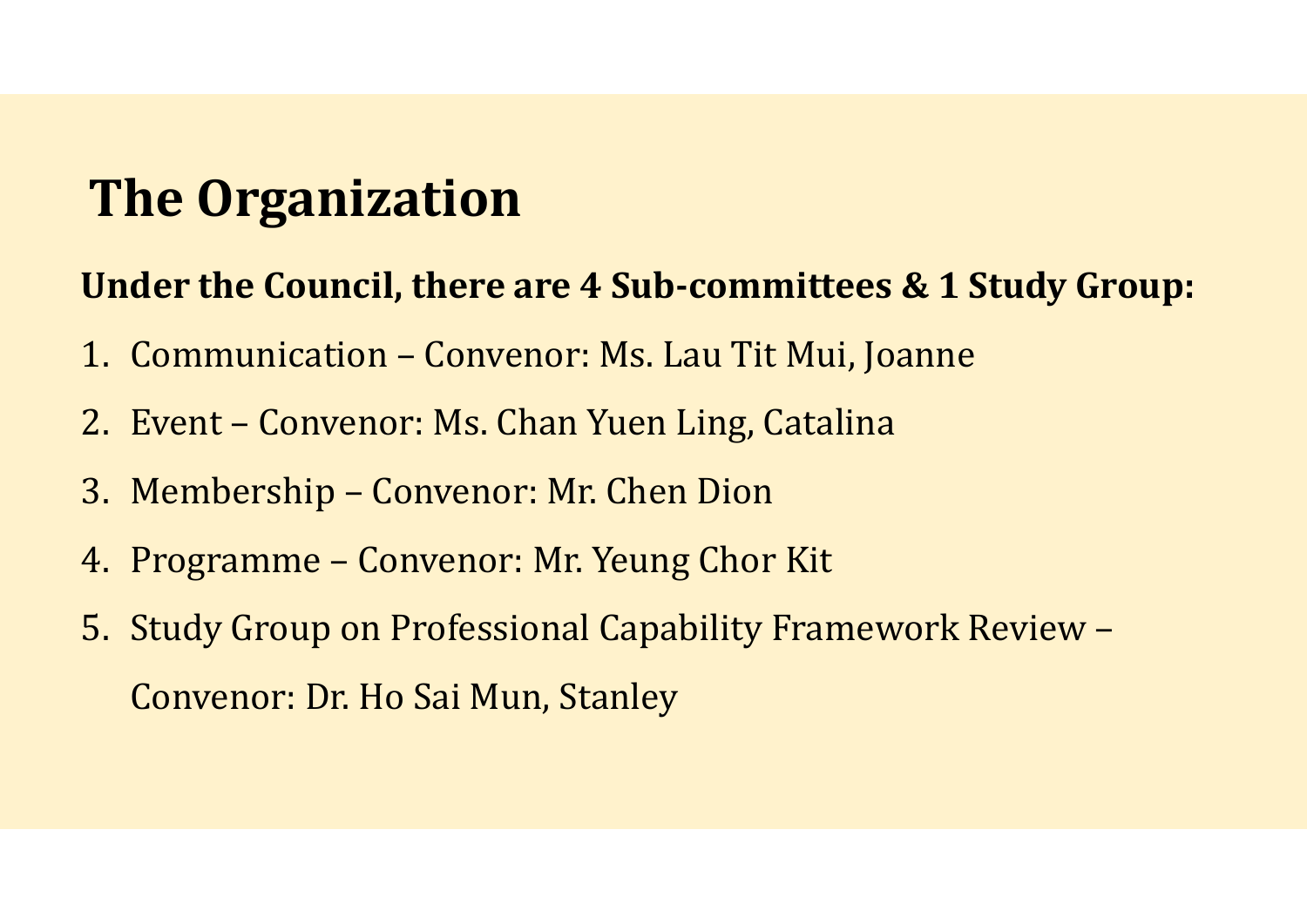### **Event Sub‐committee**

| 27 Nov<br>2018 | 1. The International Conference cum Annual General<br>Meeting (AGM), was held. The theme was "Principals"<br>Professional Leadership - a Global Perspective". |
|----------------|---------------------------------------------------------------------------------------------------------------------------------------------------------------|
| 10 Apr<br>2019 | 2. Visits to Smart Offices: Ricoh Hong Kong                                                                                                                   |
| 10 May<br>2019 | 3. Visits to Smart Offices: South China Morning Post                                                                                                          |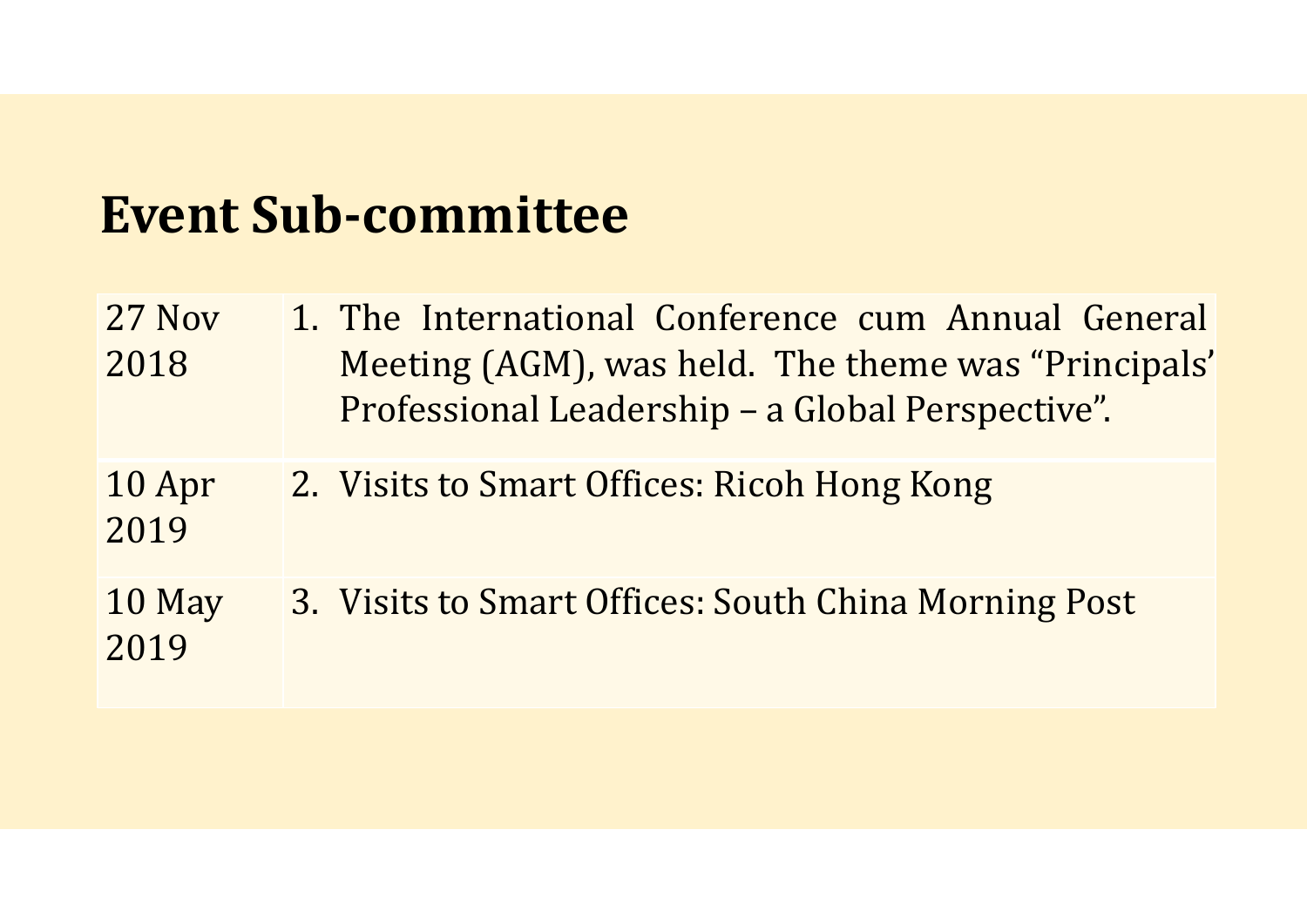## **Programme Sub‐committee**

|                 | Oct 2018- 1. 新任校長(中小特學校)入職課程(第一部分)培訓課程          |
|-----------------|-------------------------------------------------|
| <b>May 2019</b> | Structured Support Programme (Pt.1) for Newly   |
|                 | Appointed Principals (Pri., Sec. & Sp. Schools) |
| 8 Jan           | 2. 幼稚園校長講座:幼稚園校董會的組成和運作(Talk                    |
| 2019            | on the establishment of IMC in kindergartens)   |
| 11 Apr          | 3. 幼稚園校長講座:處理學校人事衝突和糾紛(Talk on                  |
| 2019            | conflict resolution in school contexts)         |
| 7 Nov           | 4. 新任校長(小學)入職課程(第一部分)培訓課程                       |
| 2019-           | Structured Support Programme (Pt.1) for Newly   |
|                 | <b>Appointed Principals (Primary Schools)</b>   |
|                 |                                                 |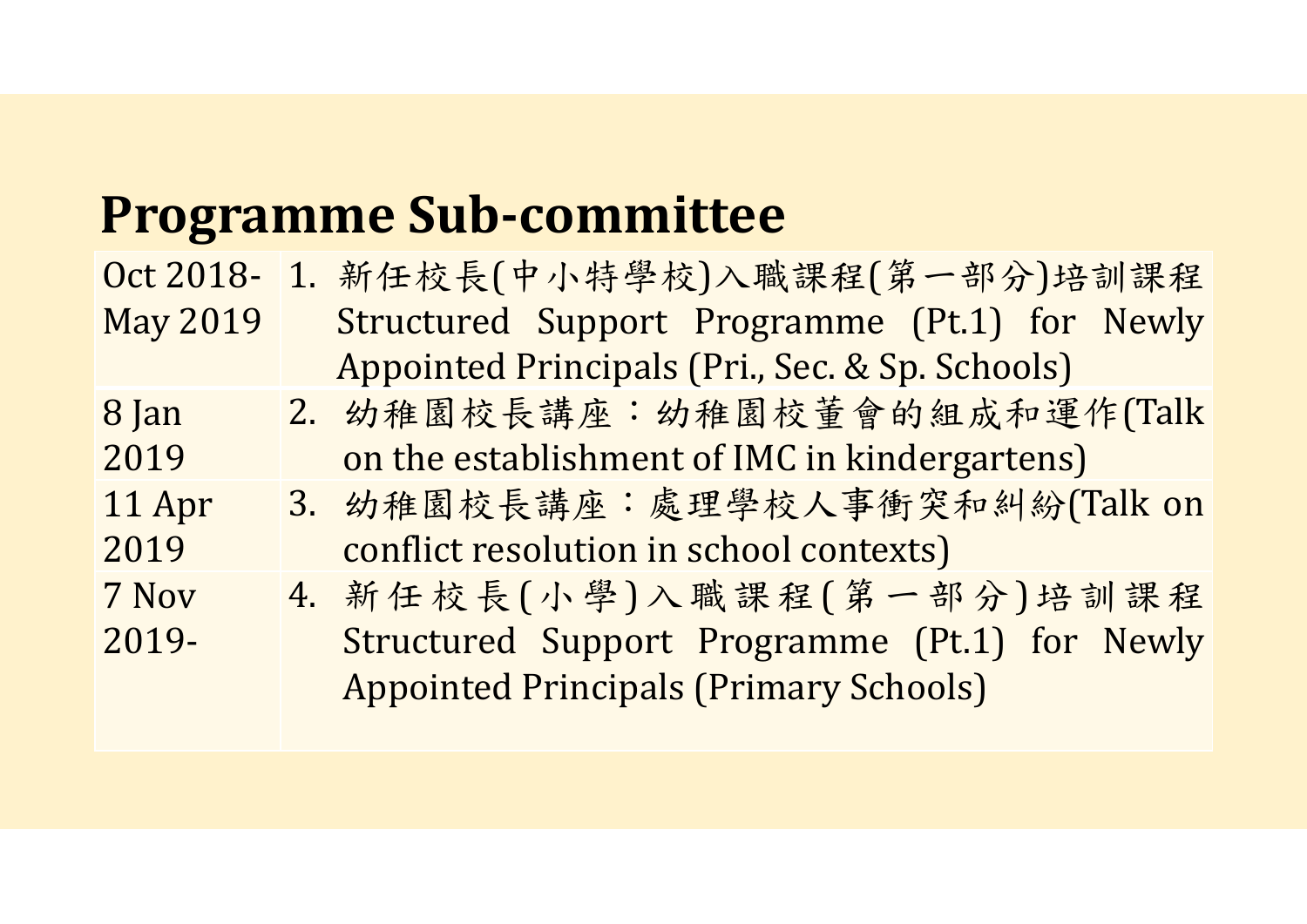## **Study Group on Professional Capability Framework (PCF) Review**

| $16$ Jan              | 1. 4 meetings were held to review relevant literature                                                     |
|-----------------------|-----------------------------------------------------------------------------------------------------------|
| $2018 - 2$            | and discuss specific PCF areas for revision.                                                              |
| Apr 2019              |                                                                                                           |
| <b>19 Nov</b><br>2019 | 2. Release of draft of $2^{nd}$ edition of PCF (comments can<br>be sent to HKPI on or before 31 Dec 2019) |